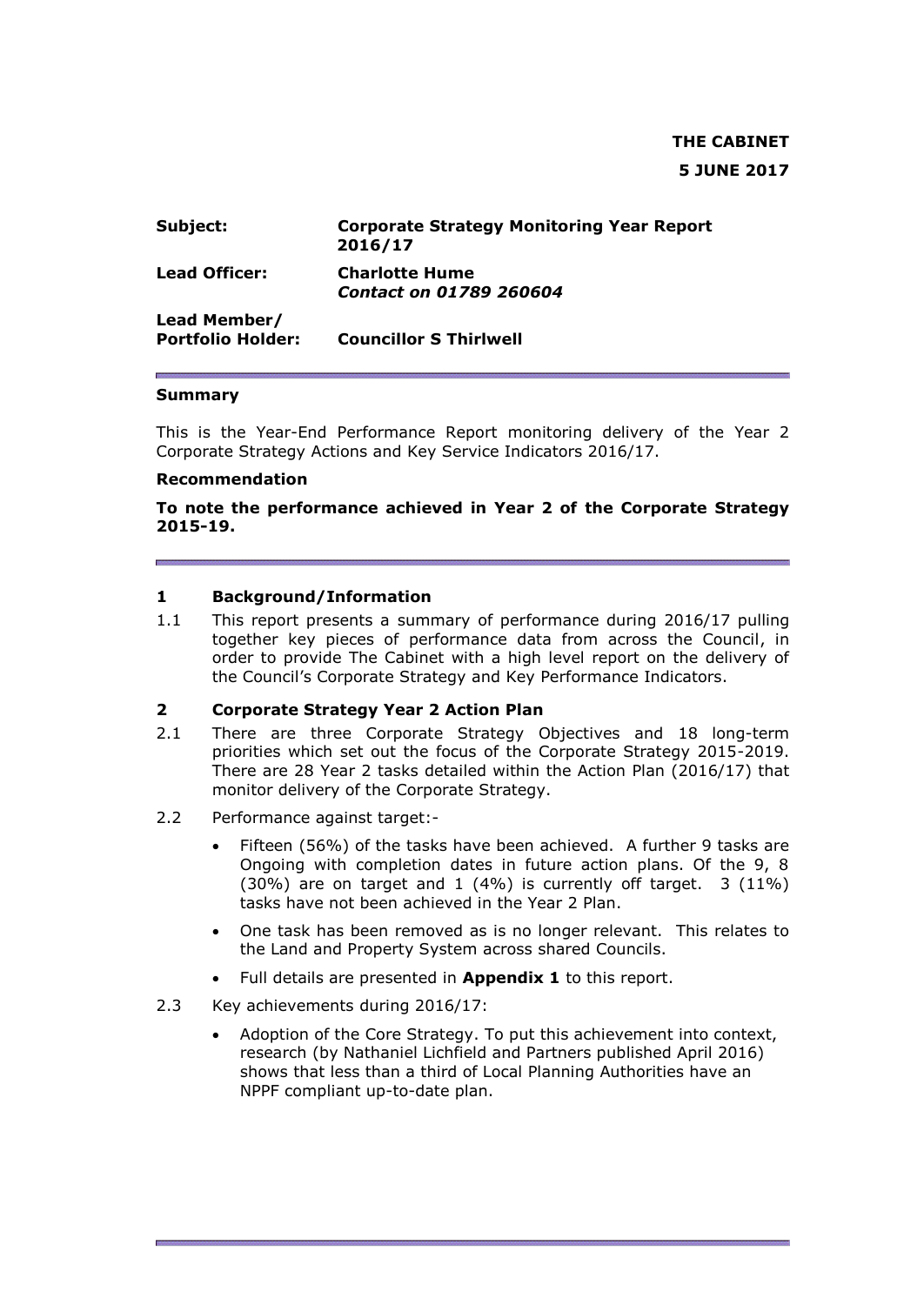- The Council is one of the top 10 performing Councils in the country for recycling composting rate.
- Garden village application secured for Long Marston site.
- Record year for the construction of 288 new affordable homes in Stratford-on-Avon District.
- New District Council Financial Management System implemented.

#### **3 Key Performance Indicators**

- 3.1 There are 33 Key Indicators set to monitor performance. 25 of these are related to the Corporate Strategy objectives and 8 are Corporate Health Indicators.
- 3.2 Performance against target:-
	- During Year 2, 25 Indicators are being reported on due to eight indicators relating to Customer Surveys which are not due to be reported on until late 2017/18.
	- Three indicators had no targets set and therefore cannot be measured against target.
	- The number of corporate complaints has no target set and is reported for information only.
	- Overall CSI Customer Satisfaction with Council Services has no target set.
	- Percentage of Land Charge searches turned around within 10 working days has no target set, as this is a baseline year for this new indicator.
	- Of the remaining 22 indicators, 16 (73%) indicators have been achieved. 6 (27%) were not achieved.
	- Full details are presented in **Appendix 2** to this report.

Key achievements during 2016/17:

- Planning Indicators: All three planning applications determined indicators are achieving and exceeding national targets, with 100% being achieved for 'major' applications for two months of this year.
- Overall CSI Customer Satisfaction with Council Services has achieved the highest customer satisfaction score since monitoring began in 2002.
- Number of businesses referred to the Growth Hub via the Councils actions target has been achieved.
- Residents hit a 60% recycling mark placing the Council  $6<sup>th</sup>$  out of all collection authorities.

#### **3 Options available to The Cabinet**

- 3.1 Note performance achieved; or,
- 3.2 Request further information.